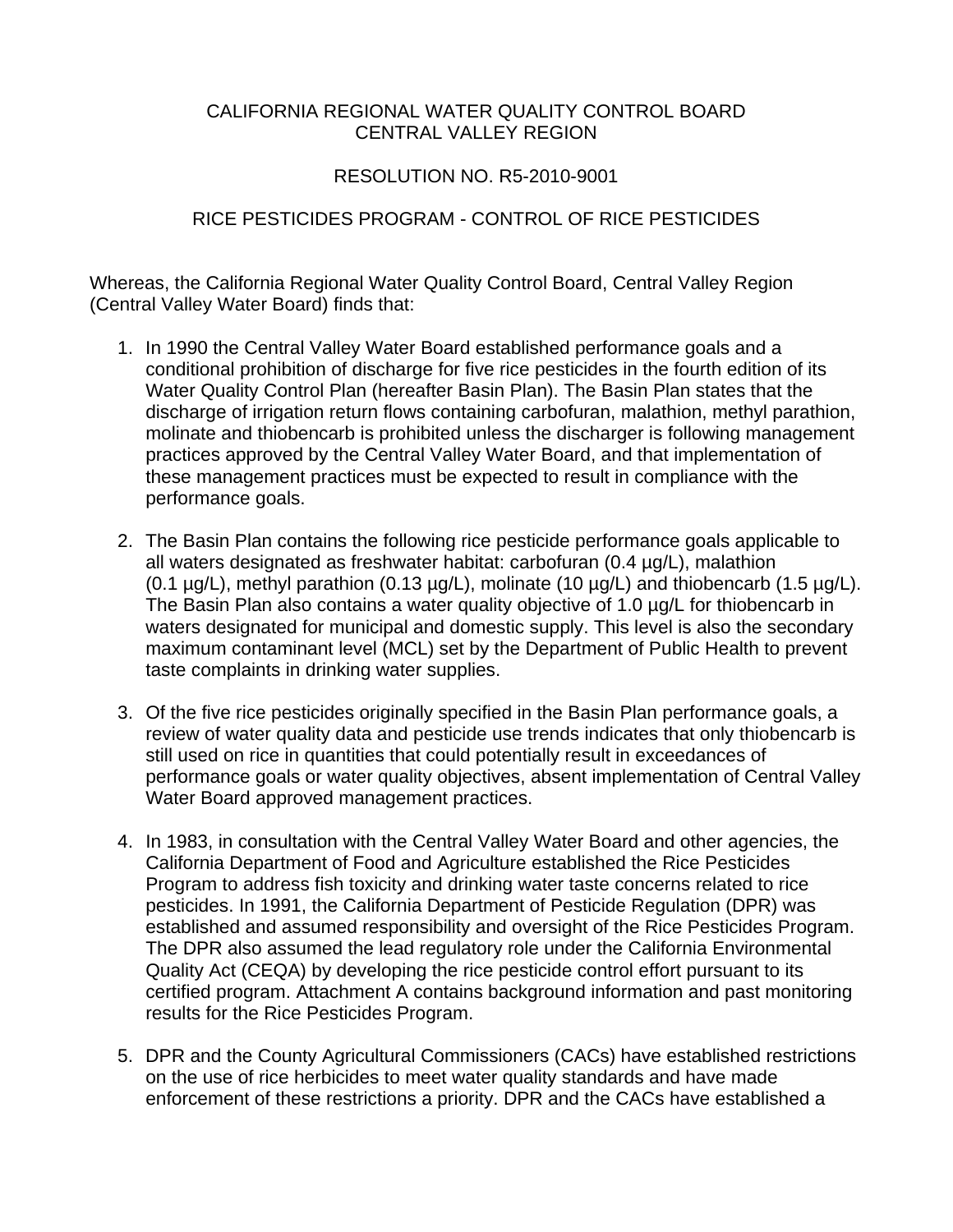communication and coordination mechanism with the Central Valley Water Board regarding the Rice Pesticides Program.

- 6. In 2003, the California Rice Commission (CRC), a commodity group representing California rice growers and handlers, took over responsibility for documenting compliance with the Rice Pesticides Program, including monitoring and preparation of the annual report. The California Rice Commission has worked with the City of Sacramento and West Sacramento to coordinate monitoring efforts to ensure compliance with the Basin Plan performance goal and water quality objective for thiobencarb.
- 7. DPR has amended its Data Reporting Guidelines for the Rice Pesticides Program so the California Rice Commission will obtain the inspection data, and compliance and enforcement action data directly from the agricultural commissioners of rice-growing counties so the information can be included in the annual report by the 31 December due date set by the Central Valley Water Board.
- 8. The Central Valley Water Board has approved management practices for thiobencarb, that include the formation of a Storm Event Work Group, increased monitoring of thiobencarb, increased focus on seepage, restricting the use of thiobencarb near rivers, and increased education efforts including CRC-hosted preseason mandatory stewardship meetings.
- 9. In 2009, the California Rice Commission, upon finding elevated levels of thiobencarb in agricultural drainage that exceeded the 1.5 ug/L performance goal, has taken steps to notify growers and CACs of the exceedances. The California Rice Commission has expanded its outreach program to rice growers and pesticide applicators on hold time requirements and proper application procedures. Although thiobencarb concentrations appear to have increased during 2008 and 2009, there was no exceedance of the 1.0 ug/L water quality objective for municipal and domestic supply water, which is monitored by the public water utilities at their water intakes and by the CRC in the Sacramento River.
- 10. The Central Valley Water Board has received a memo from the California Rice Commission dated 12 January 2010 (Attachment B) that recommends continuation of the conditions approved in past resolutions and incorporated in the *Pesticide Use and Enforcement Program Standards Compendium; Volume 3 -- Restricted Materials and Permitting* with the additional changes to the Rice Pesticides Program as follows:
	- a label amendment from the registrant to reflect the hold time in the permit conditions and to revise the application rate for a new granular formulation of thiobencarb product,
	- increase the funding for county surveillance at non-traditional hours at double the level for 2009 and increase the area of surveillance to other counties not previously funded, and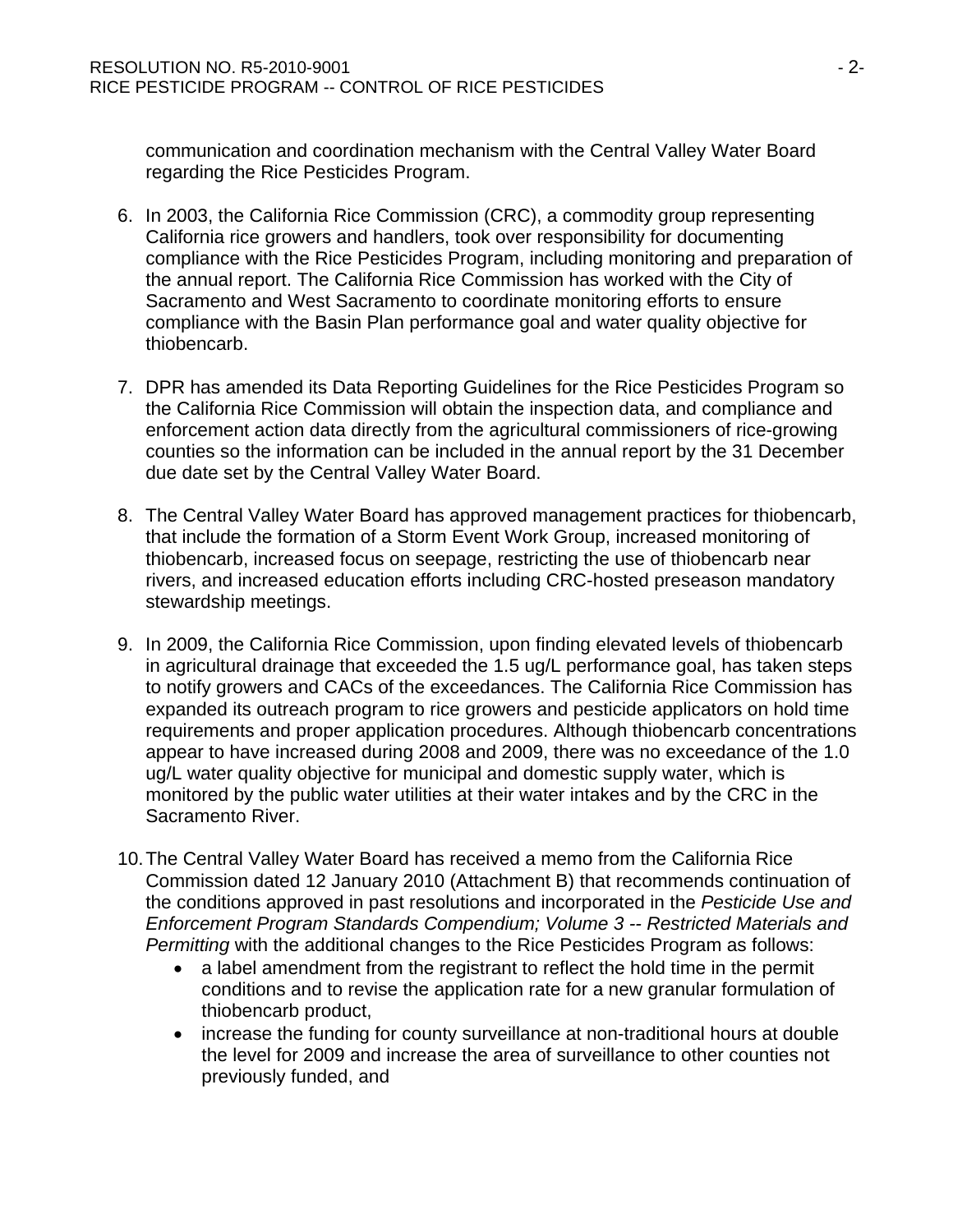- provide additional outreach to applicators and to staff of companies selling and distributing thiobencarb.
- 11. The Executive Officer of the Central Valley Water Board concludes that the California Rice Commission's proposed outreach efforts and increased inspections, along with the proposed label changes to be implemented by DPR, should ensure the levels of thiobencarb observed in 2009 be lowered and that the existing Program should continue to prevent discharges containing thiobencarb from exceeding the water quality objective of 1.0 µg/L in drinking water supplies.
- 12. The Rice Pesticides Program will continue to monitor thiobencarb to ensure no adverse impacts to the environment from thiobencarb use in rice operations and to determine the effectiveness of its outreach efforts and increased inspections. If monitoring for the Rice Pesticides Program in 2010 complies with the thiobencarb performance goal and water quality objective, the Rice Pesticides Program shall continue the outreach and increased inspections until this Resolution is revised or replaced.

# THERFORE BE IT RESOLVED:

- 1) The Executive Officer of the Central Valley Water Board approves the management practices for the Rice Pesticides Program, subject to the following conditions:
	- a) Continuation of the management practices incorporated into the 2009 use permits, as recommended by DPR to the CACs in 2007 $^1$  $^1$  and listed below.
		- **water-holding requirements for thiobencarb**
		- **drift minimization**

l

- **EXT** mandatory preseason thiobencarb stewardship training for the permit applicant and/or his/her authorized representative for rice grown in the Sacramento Valley growers
- water management, including emergency releases
- seepage mitigation measures
- b) The California Rice Commission will provide additional outreach on results from 2009 thiobencarb monitoring and required management practices to pesticide applicators. This outreach will include, but not be limited to, clarification of hold time requirements, application rates, proper application procedures, and notification of the finding of elevated thiobencarb levels in the Sacramento River near drinking water intakes. The California Rice Commission will also contact ten thiobencarb dealers and distributors in the Sacramento River Basin to discuss the Rice Pesticides Program and possible areas of improvement.
- c) The California Rice Commission will increase the funding of additional county surveillance at non-traditional hours to double the level of 2009 and extend the

<span id="page-2-0"></span><sup>1</sup> DPR, *Pesticide Use Enforcement Program Standards Compendium: Volume 3 -- Restricted Materials and Permitting*, Section C.2 -- Recommended Permit Conditions for Rice Pesticides.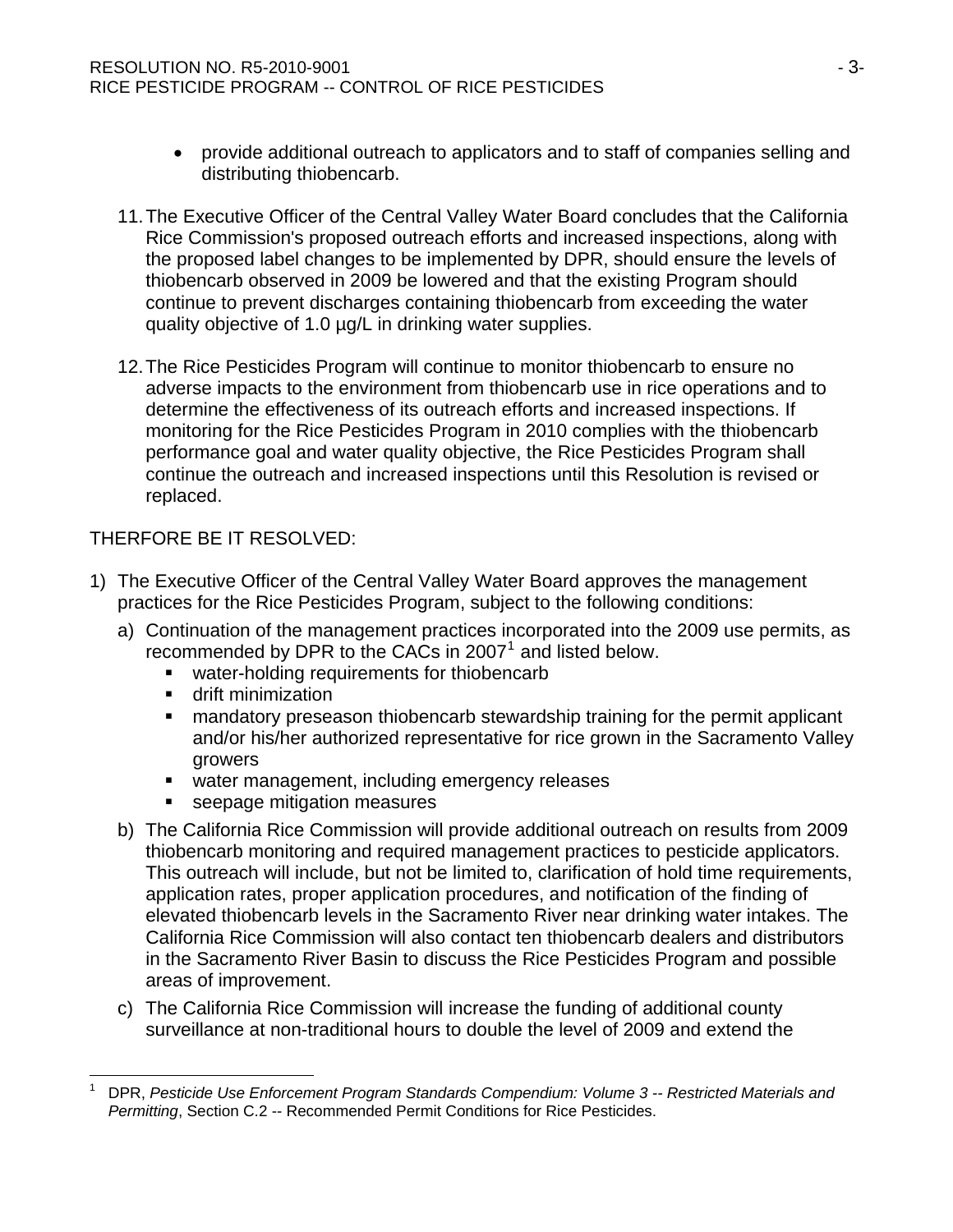program to counties not previously funded. Surveillance inspections will increase to approximately 1.5 times the current level with the new funding.

- d) Monitoring of thiobencarb will continue at four monitoring sites (CBD5, BS1, CBD1 and SSB) with focus on the period of heaviest pesticide use. The California Rice Commission, working with Central Valley Water Board staff and with input from interested parties, will identify a monitoring site representative of rice field discharges from a reclamation district with a previously closed system. The CRC will monitor any storm-related emergency releases at that site at the frequency agreed upon with the Central Valley Water Board staff.
- e) If the performance goal or water quality objective for thiobencarb is not met or increasing thiobencarb concentrations are observed in waters designated for municipal or domestic water supply, the California Rice Commission, after consultation with DPR, will submit to the Executive Officer proposed actions to be implemented to achieve the performance goal or water quality objective. The addition of new management practices or modifications of previously approved practices will include an opportunity for input from interested parties before a revision of the current resolution or issuance of a new resolution by the Executive Officer. These actions must be approved by the Executive Officer as part of management practices under the Rice Pesticides Program.
- 2) The Central Valley Water Board will hold an initial meeting in October of each year with the California Rice Commission, DPR and interested parties, including the public water utilities, to review and discuss the results of the RPP monitoring. If the thiobencarb monitoring results raise any concerns, the Central Valley Water Board will hold a follow-up meeting with the interested parties to discuss the effectiveness of RPP practices and any proposed changes in the RPP management practices. Should thiobencarb concentrations increase or thiobencarb objectives be exceeded, the Central Valley Water Board will work with DPR, CRC, and the product registrant to determine whether changes in product formulation could reduce thiobencarb discharges.
- 3) Any changes in management practices proposed by the California Rice Commission shall be distributed by the Central Valley Water Board to stakeholders, providing a minimum two week review period. Comments from all stakeholders will be reviewed and considered by the Central Valley Water Board when developing a revised or new RPP Resolution. A revised or new RPP Resolution will require approval by the Executive Officer or the interested parties may request that the resolution be considered by the Board.
- 4) The Central Valley Water Board encourages DPR to provide pesticide use data to the CRC by 1 December of each year to allow the CRC the opportunity to submit that information in their annual report by the due date set by the Central Valley Water Board.
- 5) The California Rice Commission shall submit a written annual summary and evaluation of the results of the Rice Pesticides Program by 31 December of each year. The evaluation shall analyze trends in thiobencarb monitoring data, review possible causes for any exceedance of the performance goal or water quality objective, and make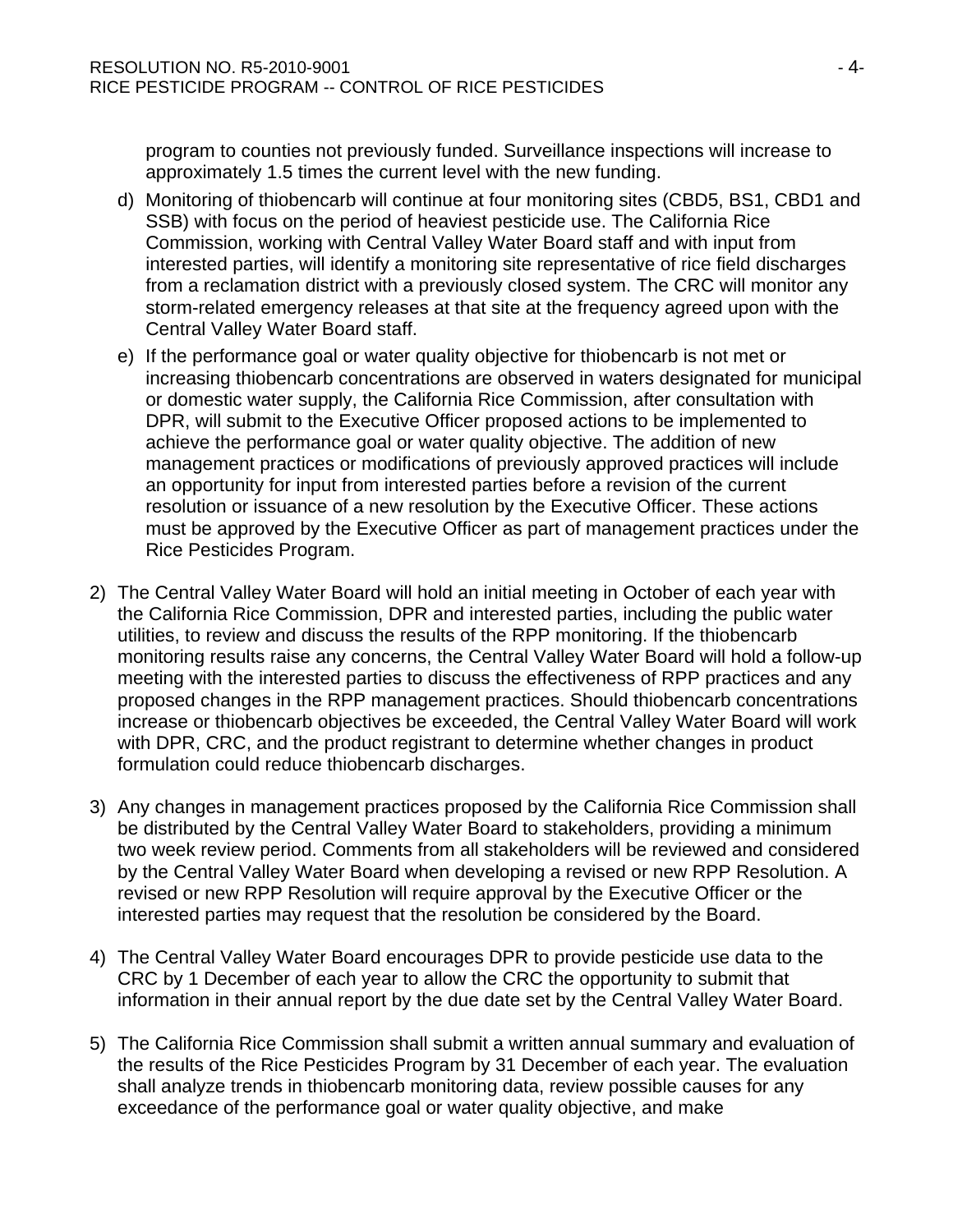recommendations for actions to address any exceedance or any trend toward increasing thiobencarb levels in waters designated for municipal or domestic water supply. The Central Valley Water Board will distribute the annual summary report to interested parties with a minimum two week review period.

This Rice Pesticides Program is approved and does not require renewal, provided the thiobencarb performance goal and water quality objective are met each year, the Executive Officer concludes that additional management practices are not required, and an annual review and evaluation of monitoring results that includes all interested parties has taken place.

The Executive Officer may require revision of the Rice Pesticides Program at any time to include additional management practices to address noncompliance with the performance goal or water quality objective or modification of implemented management practices. The Executive Officer may rescind approval if compliance with the performance goal or water quality objective is not met. Any interested party may request that the Board rescind or modify this resolution.

#### \_\_\_\_\_\_\_\_\_\_\_\_\_\_\_\_\_\_\_\_\_\_\_\_ *Original signed by Ken Landau* \_\_\_\_\_\_\_\_\_\_\_\_\_\_\_

PAMELA C. CREEDON, Executive Officer

## \_\_\_\_\_\_\_\_\_\_\_\_\_\_\_\_\_\_\_\_\_\_\_\_\_ *Original dated 24 February 2010*

Date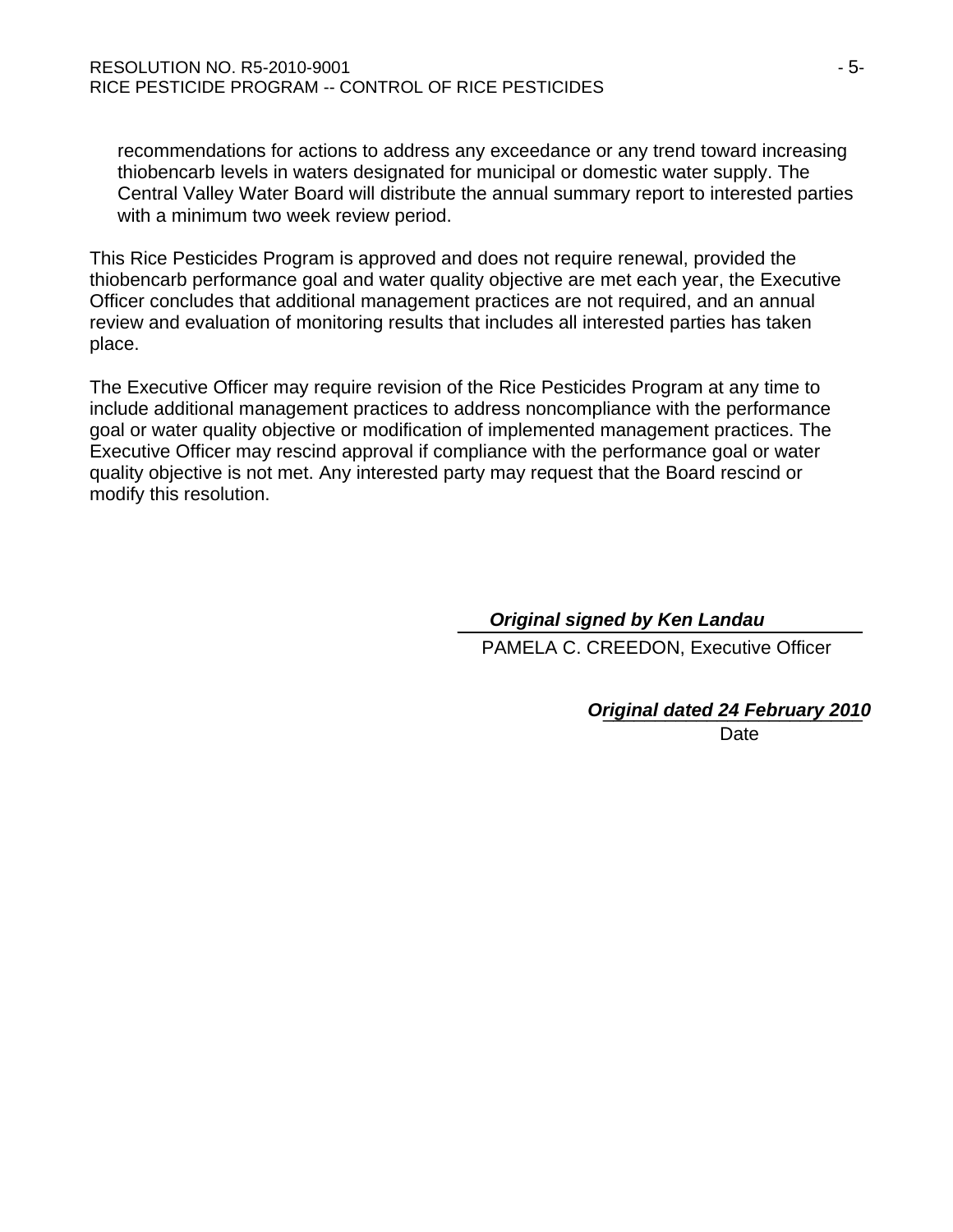# **ATTACHMENT A**

# **INFORMATION SHEET Rice Pesticides Program Management Practices**

#### *BACKGROUND*

The California Rice Commission (CRC) is a commodity group representing California rice growers. Each year, the CRC submits an annual report detailing monitoring and implementation of management practices required as part of the Rice Pesticides Program (RPP). The RPP was established by the California Department of Food and Agriculture in the early 1980's to address impacts to beneficial uses attributed to rice pesticides, including fish kills in agricultural drains and taste complaints in the City of Sacramento drinking water supply. In 1990, the California Regional Water Quality Control Board, Central Valley (Central Valley Water Board) Basin Plan was amended to prohibit discharge of water containing five rice pesticides (thiobencarb, molinate, malathion, carbofuran and methyl parathion) unless dischargers follow Central Valley Water Board-approved management practices.

Of the five rice pesticides originally specified in the Basin Plan performance goals, a review of water quality data and pesticide use trends indicates that only thiobencarb is still used on rice in quantities that could potentially result in exceedances of performance goals or water quality objectives, absent implementation of Central Valley Water Board approved management practices. Methyl parathion and carbofuran are no longer applied to rice in California. Molinate registration was cancelled at the registrant's request, with all remaining stocks of molinate to be used in 2009. Malathion applications on rice are generally very limited due to its lack of effectiveness for rice. Monitoring for thiobencarb will continue under the RPP.

#### *RPP REQUIREMENTS*

The RPP performance goals are shown in Table 1 and are used to evaluate the management practices. The performance goals apply to all waters designated as freshwater habitat. Central Valley Water Board approval of management practices is also dependent on compliance of discharges containing thiobencarb with the water quality objective of [1](#page-5-0).0  $\mu q/L^1$  in water designated as municipal or domestic supply (e.g., the Sacramento River).

| <b>Chemical</b>        | <b>Performance Goal</b><br>µg/L (daily maximum)   | <b>Product Name</b>                             | <b>Activity</b> |
|------------------------|---------------------------------------------------|-------------------------------------------------|-----------------|
| Molinate               | No longer used on rice in California <sup>2</sup> |                                                 |                 |
| Thiobencarb            | 1.5                                               | Abolish (liquid)<br>(granular)<br><b>Bolero</b> | Herbicide       |
| Malathion <sup>3</sup> | 0.1                                               | --                                              | Insecticide     |
| Methyl parathion       | 0.13                                              | --                                              | Insecticide     |
| Carbofuran             | No longer used on rice in California <sup>4</sup> |                                                 |                 |

#### **Table 1. Performance Goals for Management Practices**

<span id="page-5-0"></span> $\frac{1}{1}$  The California secondary maximum contaminant level (MCL) for thiobencarb is 1.0 μg/L This value is a drinking water quality objective to prevent nuisance, such as odor and taste.<br><sup>2</sup> The registrant for melinate valuatarily concelled registration in 2002 under a

<span id="page-5-1"></span>The registrant for molinate voluntarily cancelled registration in 2003 under a phase-out schedule. No sales or distribution of molinate products after 30 June 2008 and existing stock to be used in 2009. The US EPA revoked the tolerance on 31 August 2009.

<span id="page-5-2"></span>DPR Pesticide Use Report lists 4 applications of malathion to 265 rice acres for 2007. Malathion is applied to other crops.<br> $\frac{4}{1}$  Lies of carbotu

<span id="page-5-3"></span>Use of carbofuran on rice was banned by the US Environmental Protection Agency (US EPA) in 1999 with use of existing stock to conclude in 2000.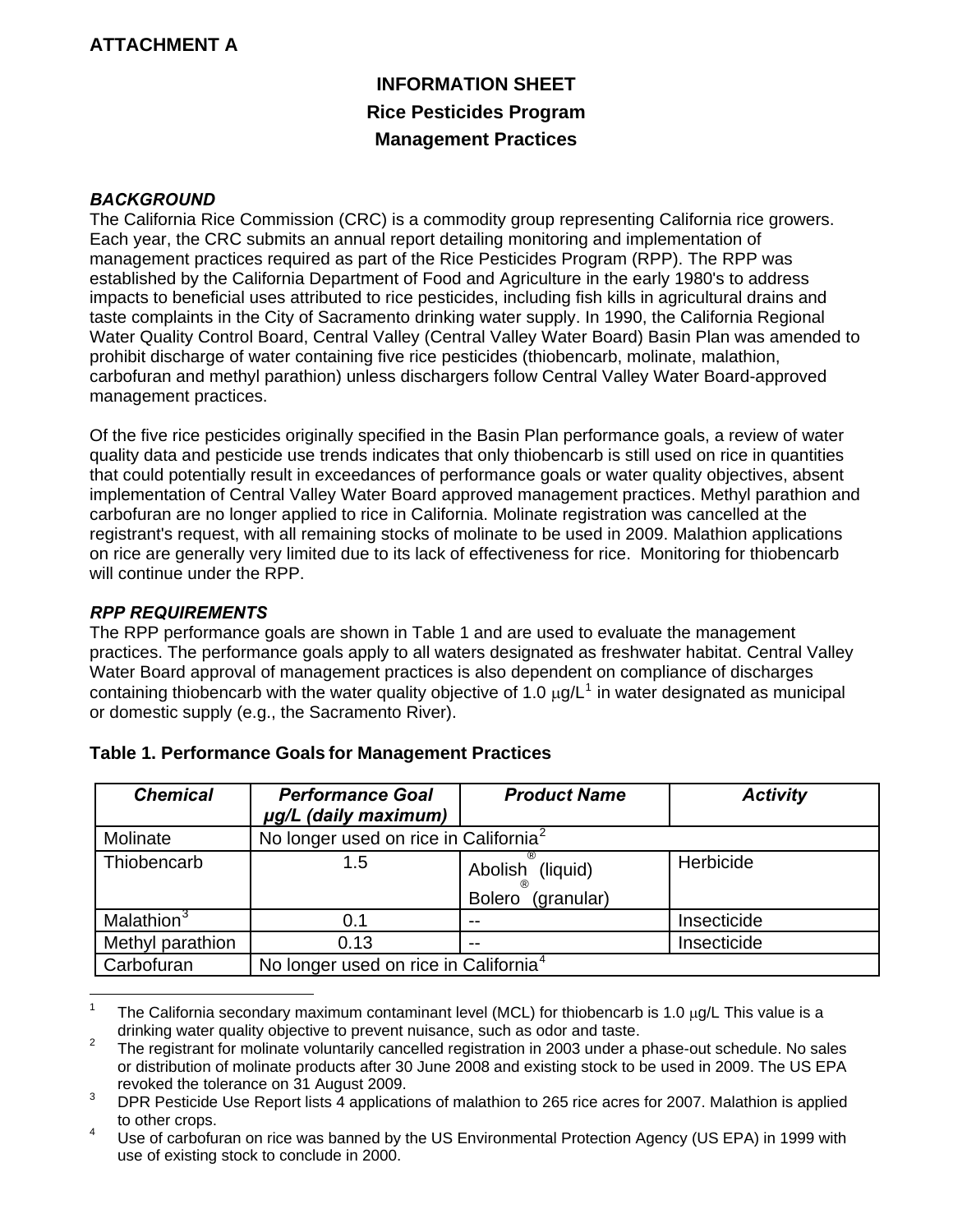The RPP has monitoring, compliance and enforcement components. The CRC is required to monitor during the period of heaviest pesticide use to determine if implemented management practices are effective in meeting the performance goals and water quality objective. The CRC must determine actions required to ensure growers are implementing the management practices. If management practices are not being implemented and/or are ineffective, the CRC is required to consult with DPR to determine if additional enforcement is needed to comply, or if new management practices must be implemented. Each year, the CRC submits a RPP report that provides a summary of the year's activities including monitoring and the DPR enforcement and compliance as administered by the county agricultural commissioners (CACs). In the annual report, the CRC evaluates the year's monitoring and proposes actions required to meet the performance goals and the water quality objective. In 2003, the CRC assumed responsibility for the RPP, including monitoring, submittal of the annual report to the Central Valley Water Board and proposing management practices for the next rice season, as needed.

### *HISTORICAL PERSPECTIVE*

The CRC works with DPR to modify or implement required management practices for the RPP. The core of the RPP consists of water management practices that require farmers to hold pesticide-laden water on the field until pesticides degrade to a level protective of aquatic life. The RPP also includes measures to prevent pesticides drift into surface waters. Required hold times and drift prevention measures are specified by DPR and stipulated in permits issued by the CACs. Thiobencarb and molinate are restricted materials requiring growers to file a Notice of Intent (NOI) at least 24 hours prior to application and a Notice of Application (NOA) within 24 hours of application. The NOI and NOA allow the CACs the opportunity to observe application and track water holding times and other required management practices.

Sacramento Valley rice fields discharge into major agricultural drains flowing into the Sacramento River. The Colusa Basin Drain serves as a major western tributary while Butte Slough and Sacramento Slough drain from the east. The Colusa Basin Drain, Butte Slough and Sacramento Slough are not designated as municipal or domestic water supply.

The RPP has historically sampled at the four agricultural sites (CBD5, BS1, CBD1 and SSB) and one river site (SR1) listed in Table 1 and shown in Figure 1. Monitoring at SR1 is not required in the RPP, but is performed to confirm the water quality objective for thiobencarb is not exceeded at the water intakes for the City of Sacramento and West Sacramento. Sampling occurs over a 10 week period each year to evaluate compliance with performance goals.

| <b>Table 1. RPP Monitoring Sites</b> |                                                                                                            |              |  |  |
|--------------------------------------|------------------------------------------------------------------------------------------------------------|--------------|--|--|
| <b>Site Code</b>                     | <b>Site Name</b>                                                                                           | <b>Type</b>  |  |  |
| CBD <sub>5</sub>                     | Colusa Basin Drain at Hwy 20 (Colusa County)                                                               | Ag drain     |  |  |
| BS <sub>1</sub>                      | Butte Slough at Lower Pass Rd (Sutter County)                                                              | Ag drain     |  |  |
| CBD <sub>1</sub>                     | Colusa Basin Drain above Knights Landing (Yolo County)                                                     | Ag drain     |  |  |
| <b>SSB</b>                           | Sacramento Slough Bridge near Karnak (Sutter County)                                                       | Ag drain     |  |  |
| SR <sub>1</sub>                      | Sacramento River at Village Marina (Sacramento County)                                                     | River        |  |  |
| <b>Municipal Intake Sites</b>        |                                                                                                            |              |  |  |
| <b>SSR</b>                           | City of Sacramento Intake, Sacramento River 0.3 km<br>downstream of the American River (Sacramento County) | River        |  |  |
| <b>WSR</b>                           | City of West Sacramento Intake at Bryte Bend (Yolo County)                                                 | <b>River</b> |  |  |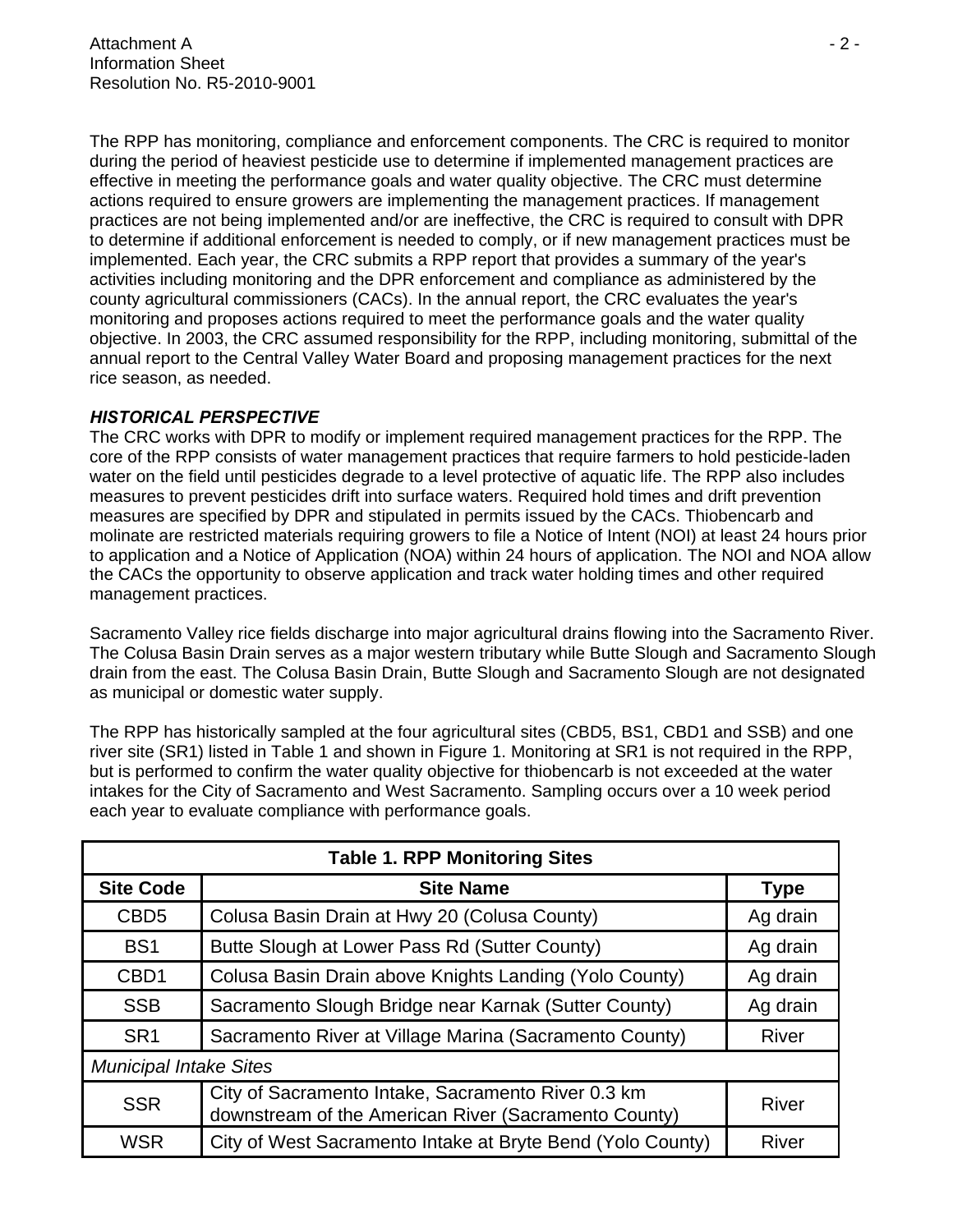



**CH2MHILL**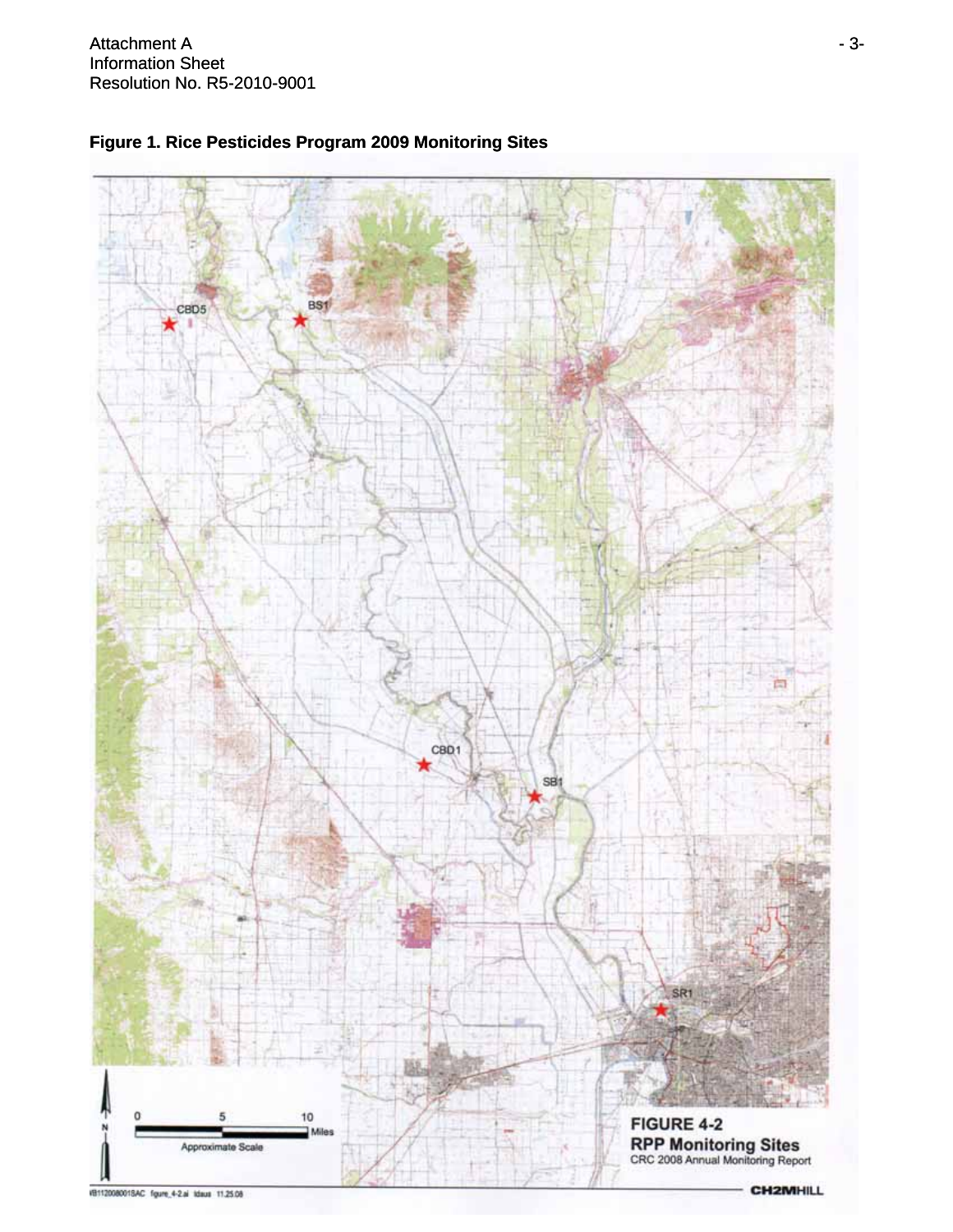Attachment A - 4 - Information Sheet Resolution No. R5-2010-9001

In addition to the monitoring conducted by the CRC, downstream municipalities also monitor for thiobencarb at their drinking water intakes. During years with thiobencarb detections, the cities have received customer complaints regarding an off-taste in their drinking water. Monitoring by the cities is coordinated with the CRC monitoring.

#### *MANAGEMENT PRACTICES IMPLEMENTED BY RPP*

In the early years of the RPP, tailwater was the main source of rice pesticides. As management practices evolved to include longer holding times, drift and seepage emerged as primary contributors of pesticide residues in surface waters. Storm events can also play a role in thiobencarb and molinate spikes, as was observed in 2002.

The following management practices are found in the DPR *Pesticide Use Enforcement Program Standards Compendium; Volume 3 -- Restricted Materials and Permitting*, Appendix C.

#### *Holding times*

Holding times are currently 30 days for granular thiobencarb, 19 days for liquid thiobencarb, and 28 days for molinate. Shorter holding period are allowed in areas with reduced water availability, for fields in the San Joaquin Valley, and in hydrologically isolated fields.

As stated earlier, these holding times were established to allow pesticide degradation to a level protective of aquatic life. The required holding times are on the pesticide label and part of the permit to apply thiobencarb and molinate.

#### *Application drift*

The majority of rice pesticides are applied by air. The RPP recognized aerial drift as a problem in 1991. By 1994, the Board approved a DPR implementation program to control drift that stipulates the management practices include buffer zones, nozzle specifications and limits on wind speeds. For thiobencarb, the following management practices have been implemented:

- No aerial applications shall be made or continued within 1/2 mile of the Sacramento or Feather Rivers in the Sacramento Valley rice growing counties of Butte, Colusa, Glenn, Placer, Sacramento, Sutter, Tehama, Yolo and Yuba unless there is a continuous positive airflow away from the river.
- In the Sacramento Valley rice growing counties of Butte, Colusa, Glenn, Placer, Sacramento, Sutter, Tehama, Yolo and Yuba, no aerial application shall be made or continued within 1/2 miles of the Sacramento or Feather Rivers when the wind speed exceeds seven (7) miles per hour.
- In Sacramento and Yolo Counties, no aerial applications shall be made or continued within 1/4 miles of the Sacramento River unless they are made under direct supervision of the county agricultural commissioner's representative.
- In Sacramento and Yolo Counties, the maximum acres treated by air each day within 1/4 mile of the Sacramento River shall not exceed 33 percent of the average acres treated per day by air within this area in each county during 2002.

The CACs are not to issue restricted material permits for the use of thiobencarb unless the growers have received certification from the California Rice Commission that they have attended a Thiobencarb Stewardship Meeting. The CAC may certify a grower that did not attend a Thiobencarb Stewardship Meeting by having them view a video of the preseason Thiobencarb Stewardship Meeting.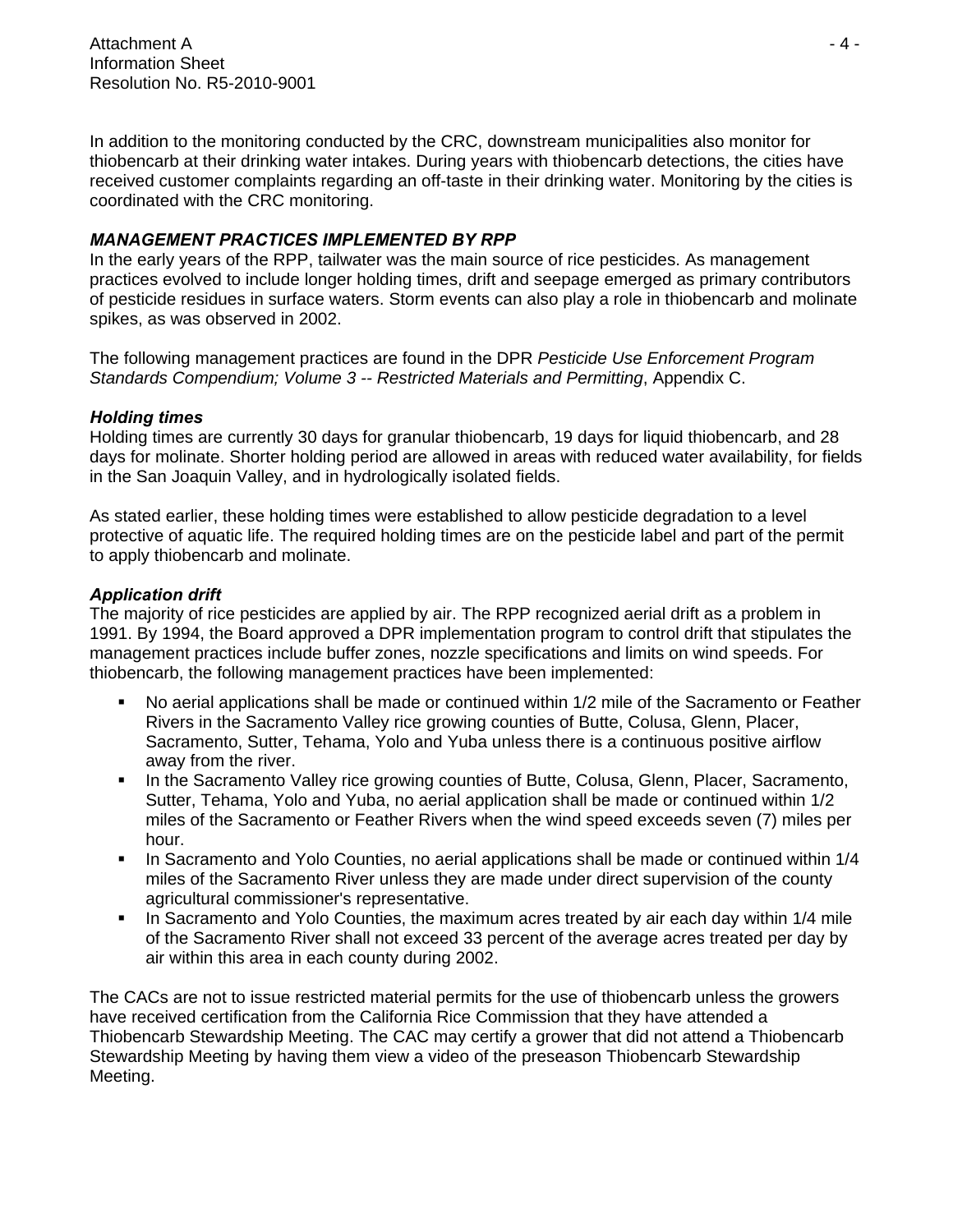#### *Seepage*

Seepage occurs when water moves laterally off rice fields through levees or borders into an area outside of the field boundaries. With seepage there is the potential for the pesticide-laden discharge to enter waterways before pesticide degradation is protective of aquatic life. In 1998, DPR acknowledged that seepage appeared to be, along with drift, the most significant source of pesticides in rice drainage. The Board asked DPR to provide specific steps and implementation dates for measures to address seepage.

In 2001, the RPP management practices required growers to compact levees to prevent seepage and CACs to conduct seepage inspections. Any visible seepage moving offsite during the water-holding period that drains into the waters of the State is considered an early release and is a water-holding violation.

#### *Emergency Releases*

Weather conditions can have a significant impact on the rice pesticides control efforts. Warm dry seasons may result in lower pesticide concentrations due to higher degradation rates during the water hold. Wet cold years may see the opposite effect. During large storms, farmers may encounter problems maintaining their water holds due to extra water threatening the levees in the field. The same problem occurs when high winds drive water to one side of the field or levee. When this occurs, farmers may apply to their CAC for an emergency release.

Emergency releases are only granted to growers who can demonstrate need due to events outside of their control. Factors necessitating early release may be storm event related (i.e., rainfall, high winds) or other factors such as salinity. Releases are restricted to thiobencarb fields held for at least 19 days. Tailwater may be released only in the amount needed to mitigate the problem and prevent loss of the crop. Beginning in 1994, a grower with repeat violations of water holds must make improvements in the water holding capabilities. This may include installation of pumps to re-circulate tailwater or the use of fallow land for spillage.

Previously, storm event sampling for thiobencarb and molinate occurred in RD 1000, which was a closed system during the irrigation season. Due to urban expansion and development, RD 1000 is no longer a closed system and may discharge irrigation water to the Sacramento River. The California Rice Commission, working with Central Valley Water Board staff and with input from interested parties, will identify a monitoring site representative of rice field discharges from RD 1000. The CRC will monitor any storm-related emergency releases at that site at the frequency agreed upon with the Central Valley Water Board staff.

#### *THIOBENCARB MONITORING RESULTS*

Thiobencarb is an herbicide used to control annual grasses and weeds. Table 2 shows the number of exceedances of the performance goal and water quality objective at RPP sites from 1998 to 2009. Though monitored at five sites, monitoring results for CBD5 and CBD1 can be used to illustrate the trend in pesticide concentration seen in recent years and the effectiveness of management practices implemented. The frequency of detection above the  $1.5 \mu g/L$  performance goal and the maximum thiobencarb concentrations at CBD5 and CBD1 using available information are shown in Figure 2.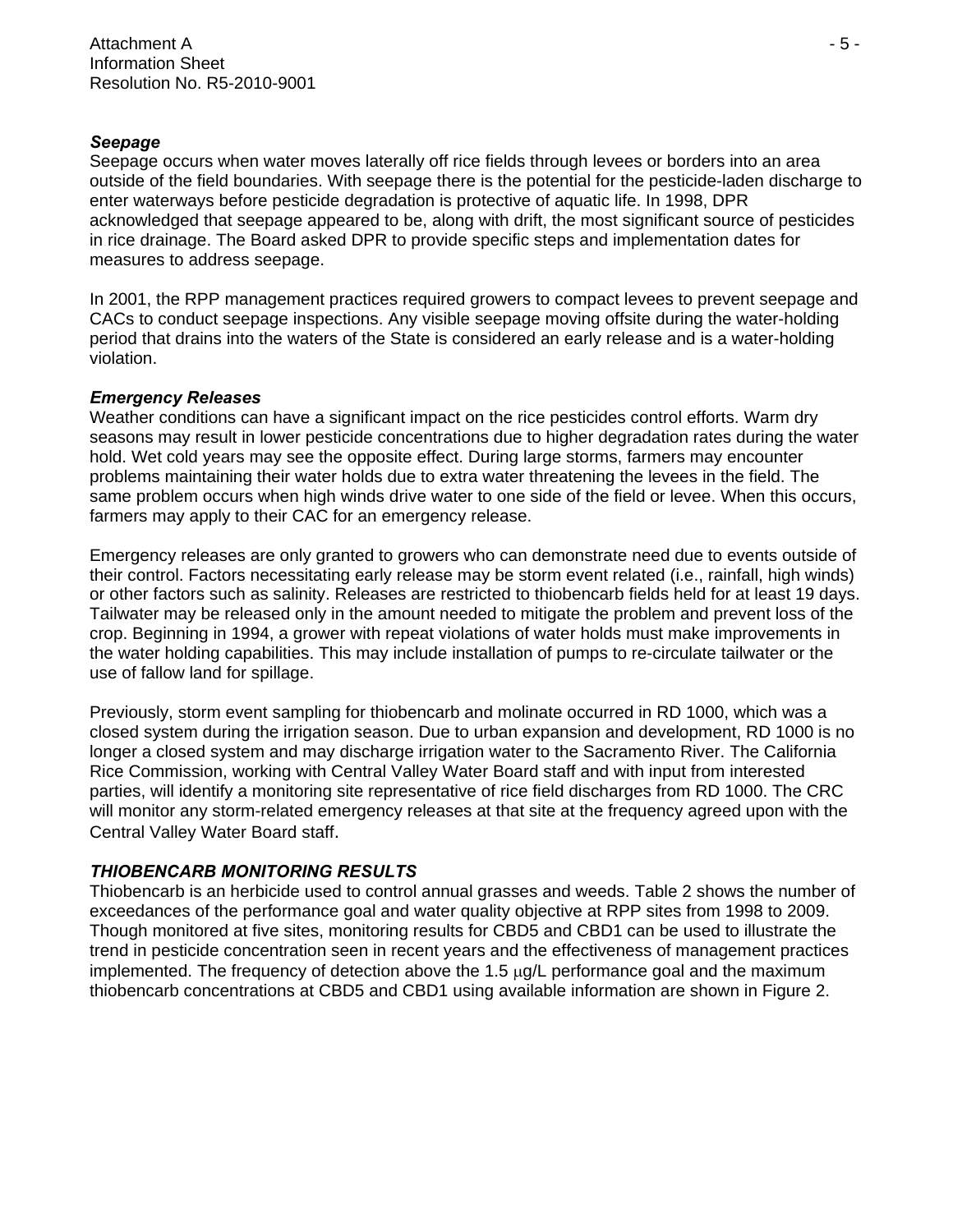| Table 2. Thiobencarb exceedances at RPP sites |                                        |                                                            |                 |              |                |              |            |              |                 |                 |
|-----------------------------------------------|----------------------------------------|------------------------------------------------------------|-----------------|--------------|----------------|--------------|------------|--------------|-----------------|-----------------|
|                                               |                                        | $A = #$ of Exceedances above performance goal <sup>1</sup> |                 |              |                |              |            |              |                 |                 |
| Year                                          | $B =$ peak concentration found at site |                                                            |                 |              |                |              |            |              |                 |                 |
|                                               | CBD <sub>5</sub>                       |                                                            | BS <sub>1</sub> |              | CBD1           |              | <b>SSB</b> |              | SR <sub>1</sub> |                 |
|                                               | A                                      | $B(\mu g/L)$                                               | A               | $B(\mu g/L)$ | A              | $B(\mu g/L)$ | A          | $B(\mu g/L)$ | A               | $B(\mu g/L)$    |
| 1998                                          | 13                                     | 11                                                         |                 | 2            | --             |              |            |              | --              |                 |
| 1999                                          | 12                                     | 11                                                         |                 | 4.2          | --             | --           | --         |              | --              |                 |
| 2000                                          | 14                                     | 10.7                                                       | $\overline{2}$  | 1.6          | --             | --           |            |              | 0               | ND <sup>2</sup> |
| 2001                                          | 13                                     | 5.9                                                        | 2               | 1.6          | 1              | 7.9          |            | --           | $\Omega$        | 0.5             |
| 2002                                          | 10                                     | 8.2                                                        | 4               | 3.4          | 4              | 6.2          |            |              | $\Omega$        | 0.9             |
| 2003                                          | $\Omega$                               | 1.3                                                        | $\Omega$        | 0.6          | $\overline{2}$ | 2.3          | $\Omega$   | <b>ND</b>    | $\overline{0}$  | <b>ND</b>       |
| 2004                                          | 1                                      | 3.6                                                        | $\Omega$        | <b>ND</b>    | 1              | 1.6          | $\Omega$   | 0.9          | 0               | ND.             |
| 2005                                          | $\Omega$                               | 0.45                                                       | $\Omega$        | 0.36         | $\Omega$       | 0.67         | $\Omega$   | 0.63         | $\Omega$        | 0.07            |
| 2006                                          | $\Omega$                               | 0.97                                                       | $\Omega$        | 0.64         | $\Omega$       | 0.9          | 0          | 0.38         | 0               | 0.17            |
| 2007                                          | $\Omega$                               | 0.54                                                       | $\Omega$        | 0.23         | $\Omega$       | 0.54         | $\Omega$   | 0.17         | $\Omega$        | 0.13            |
| 2008                                          | $\Omega$                               | 1.02                                                       |                 | 1.99         | 1              | 1.8          | 0          | 0.32         | $\Omega$        | 0.62            |
| 2009                                          | 0                                      | 1.24                                                       | $\overline{0}$  | 0.5          | 3              | 1.81         | $\Omega$   | 0.24         | 0               | 0.31            |

1 Performance goal of 1.5 μg/L for agricultural drains and 1.0 μg/L at SR1.

<sup>2</sup> ND is non-detect at RL =  $0.5 \mu g/L$ 





The maximum concentrations have increased at CBD5 and are also apparent at the downstream Colusa Basin Drain site (CBD1). The CRC will be addressing these increased thiobencarb concentrations by implementing the management practices proposed in their memo dated 12 January 2010 (Attachment B) and outlined in this RPP resolution.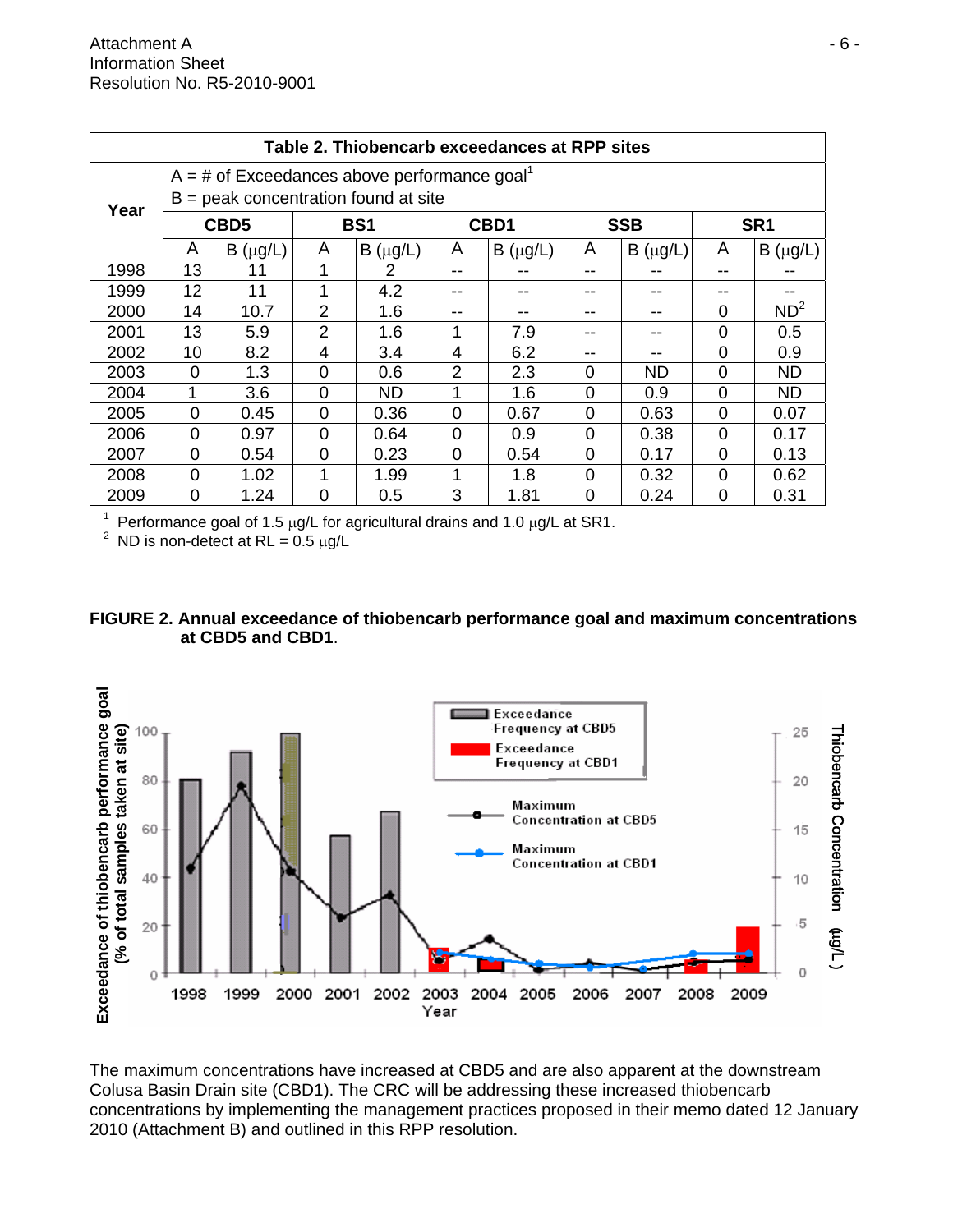In addition to the monitoring conducted by the CRC, downstream municipalities, the Cities of Sacramento and West Sacramento, monitor thiobencarb at their drinking water intakes. During years with thiobencarb detections, the cities received customer complaints regarding an off-taste in their drinking water. Table 3 summarizes the City of Sacramento and the City of West Sacramento's monitoring results. Monitoring of Sacramento's intake generally detects lower thiobencarb concentrations than those observed at West Sacramento's intake, most likely due to the addition of flow from the American River, which is essentially free of rice drainage.

| Sacramento (2001-2009) Intakes |                        |                                   |                            |  |  |
|--------------------------------|------------------------|-----------------------------------|----------------------------|--|--|
| Year                           | Municipality           | Number of Detections <sup>1</sup> | Peak Concentrations (µg/L) |  |  |
| 1994-1997                      | Sacramento             | 0                                 |                            |  |  |
| 1998                           | Sacramento             |                                   | 0.14                       |  |  |
| 1999                           | Sacramento             | 5                                 | 0.34                       |  |  |
| 2000                           | Sacramento             | 6                                 | 0.28                       |  |  |
| 2001                           | Sacramento             | 4                                 | 0.38                       |  |  |
|                                | <b>West Sacramento</b> | 4                                 | 0.59                       |  |  |
| 2002                           | Sacramento             | 8                                 | 0.91                       |  |  |
|                                | <b>West Sacramento</b> | 8                                 | 1.6                        |  |  |
| 2003                           | Sacramento             | $\mathbf 0$                       | $- -$                      |  |  |
|                                | <b>West Sacramento</b> | 3                                 | 0.15                       |  |  |
| 2004                           | Sacramento             | 0                                 | --                         |  |  |
|                                | <b>West Sacramento</b> | 0                                 | --                         |  |  |
| 2005                           | Sacramento             | 0                                 | --                         |  |  |
|                                | <b>West Sacramento</b> |                                   | 0.11                       |  |  |
| 2006                           | Sacramento             | $\mathbf 0$                       |                            |  |  |
|                                | <b>West Sacramento</b> |                                   | 0.16                       |  |  |
| 2007                           | Sacramento             | 0                                 |                            |  |  |
|                                | <b>West Sacramento</b> | 0                                 |                            |  |  |
| 2008                           | Sacramento             |                                   | 0.12                       |  |  |
|                                | <b>West Sacramento</b> | $\overline{2}$                    | 0.31                       |  |  |
| 2009                           | Sacramento             | $\overline{2}$                    | 0.29                       |  |  |
|                                | <b>West Sacramento</b> | 3                                 | 0.68                       |  |  |

# **Table 3. Thiobencarb detections at the City of Sacramento (1994-2009) and City of West**

<sup>1</sup> Detection limit is 0.10  $\mu$ g/L, except 2001 where detection limit is 0.2  $\mu$ g/L

From 1997 to 2002, City of Sacramento monitoring revealed a general trend of increasing thiobencarb concentrations. In 2002, storm events caused flooding in some areas and 33 emergency releases were granted in the Sacramento Valley. From 2003 to 2007, thiobencarb levels were much lower, most likely due to the new permit conditions added to address thiobencarb. Thiobencarb detections and concentrations have increased in the last two years, mirroring the monitoring results seen at the lower end of the Colusa Basin Drain.

### *RPP Monitoring for 2009*

Three exceedances of the 1.5 μg/L performance goal occurred at CBD1 in May 2009. This period is also when most thiobencarb applications occur in the southern Sacramento Valley. The water quality objective of 1.0 μg/L was not exceeded at the cities' water intakes.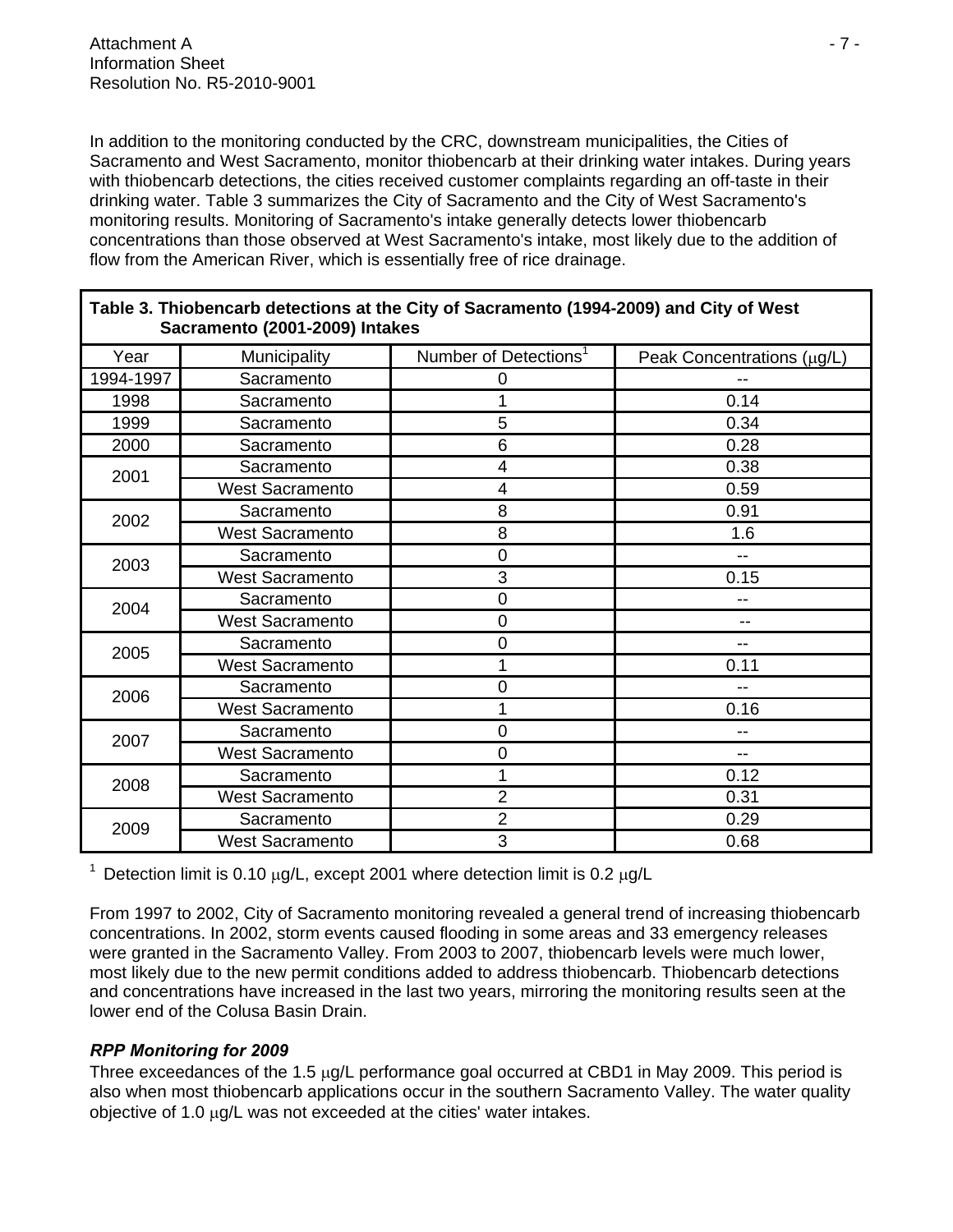Attachment A - 8 - Information Sheet Resolution No. R5-2010-9001

#### *Compliance and Enforcement for 2009*

There were two release inquiries and one reported emergency release in 2009.

The CACs inspect molinate and thiobencarb fields for application of the product, mixing/loading of the product, emergency release inquires, actual emergency release, seepage and water holding requirements. CACs inspected 2 molinate-treated fields and 22 thiobencarb-treated fields during application. There were no enforcement actions taken related to application and mixing/loading of these two products. Inspections confirmed water holds at 24 fields treated with molinate, and 1,012 fields treated with thiobencarb. The CACs conducted 907 seepage inspections that included 24 molinate-treated fields and 883 thiobencarb-treated fields. Of these inspected sites, 877 sites reported no discharge and 30 reported discharges of less than 5 gallons per minute. No enforcement actions were required.

### *PROPOSED CRC MANAGEMENT PRACTICES*

In 2009, there were three thiobencarb exceedances at CBD1 of the 1.5 μg/L performance goal. The water quality objective of 1.0 μg/L at the water supply intakes for Sacramento and West Sacramento was not exceeded. The exceedances at the Colusa Basin Drain may be problems with drift management or water holding times. A new formulation of granular thiobencarb may be involved since the label incorrectly states a 14-day holding time, although CAC permits state a 30-day holding period for thiobencarb before discharging to waters of the state.

To ensure that the performance goal of 1.5 μg/L is met at the agricultural drains and the water quality objective of 1.0 μg/L is met at waters designated for municipal or domestic water supply, the CRC proposes to implement the following management practices in 2010.

- Outreach to growers and applicators on 2009 monitoring results and the need to follow management practices, including clarification of hold time requirements, application rates, proper application procedures, and notification of the finding of elevated thiobencarb levels in the Sacramento River near drinking water intakes. The CRC will contact ten thiobencarb dealers and distributors directly to discuss meeting about the Rice Pesticides Program and identify potential areas for improvement.
- Increase the funding for CAC inspections during non-traditional hours for application and holding times to twice the level for 2009 and expand the inspections to counties previously not covered. The CRC estimates that the number of surveillance inspections will increase to approximately 1.5 times the current level.
- Work with DPR to implement changes to the label language for granular thiobencarb application rate and water-holding time.

The CACs have contracted and regulatory requirements from DPR and CDFA. Work contracted by the CRC to the CACs may not be performed due to factors outside of the CRC's control such as CAC priorities set in other agreements or by weather conditions that may restrict the application and use of thiobencarb.

Growers using thiobencarb are already required to attend a Thiobencarb Stewardship Meeting or view a videotape of the presentation to receive a restricted materials permit for thiobencarb. The CRC has presented information to the California Agricultural Aircraft Association 2009 annual meeting and to the California Association of Pest Control Advisors (CAPCA) on required management practices for thiobencarb application, drift, and hold times. The CRC speaks to almost every pest control advisor and applicator handling thiobencarb in the rice counties of the Sacramento River Basin. Contacting thiobencarb sellers and distributors will start a two-way dialog on the Rice Pesticides Program and possible means of program improvement. The extent of any actions that occur will be dependent on the cooperation of the thiobencarb sellers and distributors.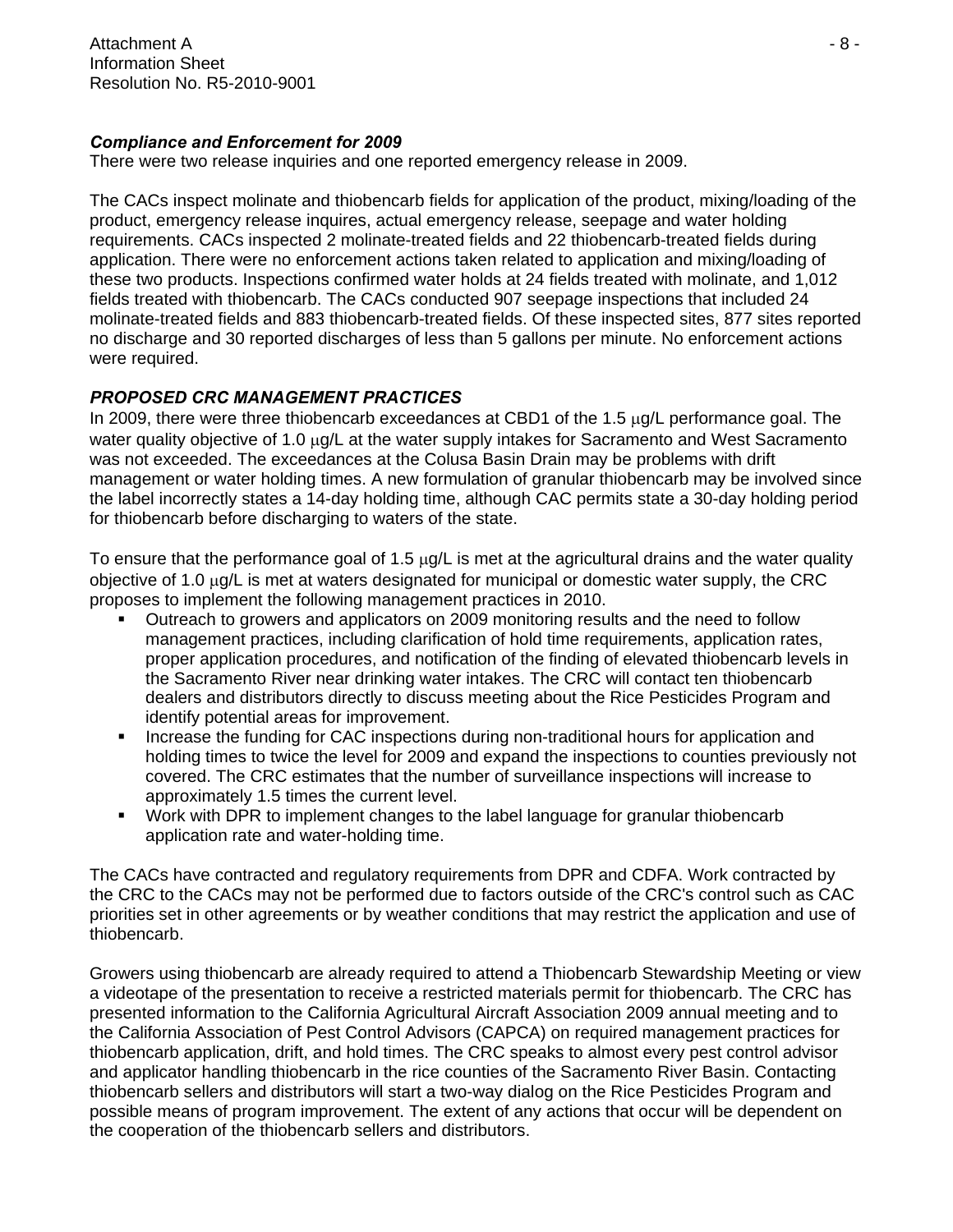In addition, the permit recommendations from 2006 and described in DPR's Compendium will be continued. These recommendations include the following for thiobencarb applications:

- No aerial applications shall be made or continued within 1/2 miles of the Sacramento or Feather Rivers in the Sacramento Valley rice growing counties of Butte, Colusa, Glenn Placer, Sacramento, Sutter, Tehama, Yolo and Yuba unless there is a continuous positive airflow away from the river.
- In the rice growing counties of Butte, Colusa, Glenn, Placer, Sacramento, Sutter, Tehama, Yolo and Yuba, no aerial applications shall be made or continued within 1/2 mile of the Sacramento or Feather Rivers when the wind speed exceeds seven (7) miles per hour.
- In Sacramento and Yolo counties, no aerial applications shall be made or continued within 1/4 miles of the Sacramento River unless they are made under the direct supervision of the commissioner's representative.
- In Sacramento and Yolo counties, the maximum acres treated by air each day within 1/4 miles of the Sacramento River shall not exceed 33% of the average acres treated per day by air within this area in each county during 2002.
- The Communication Plan developed by the Storm Event Work Group in 2004 and updated in 2005 will be utilized in the event of a severe storm occurrence. The Storm Event Work Group will continue to meet as needed.

The CRC proposes the outreach to all rice growers to emphasize the need to follow application procedures and holding times. Additional inspections will be performed to ensure no levee seepage is occurring and proper holding times are followed. The use of grower outreach with enforcement actions (inspections and violations) has proved to be successful in previous years.

The CRC has also worked with the registrant, Valent, for implementation of further actions to comply with the thiobencarb performance goal and water quality objective. These include:

- A request by Valent to the USEPA to change the label language for California from a 14-day to 30-day water hold.
- A change in the label use rate from 26.7 lbs to 23.3 lbs/acre.<sup>56</sup>
- **•** Development of a technical bulletin for distribution at the mandatory Thiobencarb Stewardship Meeting. This meeting is mandatory for all growers applying thiobencarb and/or his/her authorized representative. The CRC states that any person handling thiobencarb must attend, including pest control advisors (PCAs) and aerial applicators.

# *Discussion*

The Central Valley Water Board staff has been reviewing control efforts associated with pesticide discharges from rice fields since the early 1980s. In 2007, the Central Valley Water Board approved management practices that were last updated in 2006 to control discharges of five specific pesticides used on rice.

In the past, the CRC has effectively informed growers of the consequences of not meeting the thiobencarb performance goal and water quality objective. The last resolution was in place for three (3) years from 2007 to 2009. During this period, there has been an increase in the number of exceedances that may be due to the new granular formulation of thiobencarb. Implementation of additional outreach and inspection has been recommended by the CRC. Monitoring in 2010 would

<span id="page-13-0"></span> $\frac{1}{5}$  The label for Bolero UltraMax states a minimum of 14 day hold time. Valent requested DPR to shorten the holding period for UltraMax to 14 days, but the request was denied. To change the label, Valent has requested a label change for California use only to state a minimum of 30 days is required unless special conditions are met. If the request is granted, new containers of UltraMax will bear the new label.

<sup>6</sup> Valent has found the lower application rate to be as effective as the higher rate. This change to the label may occur immediately since it is a FIFRA Section 2(ee) Recommendation.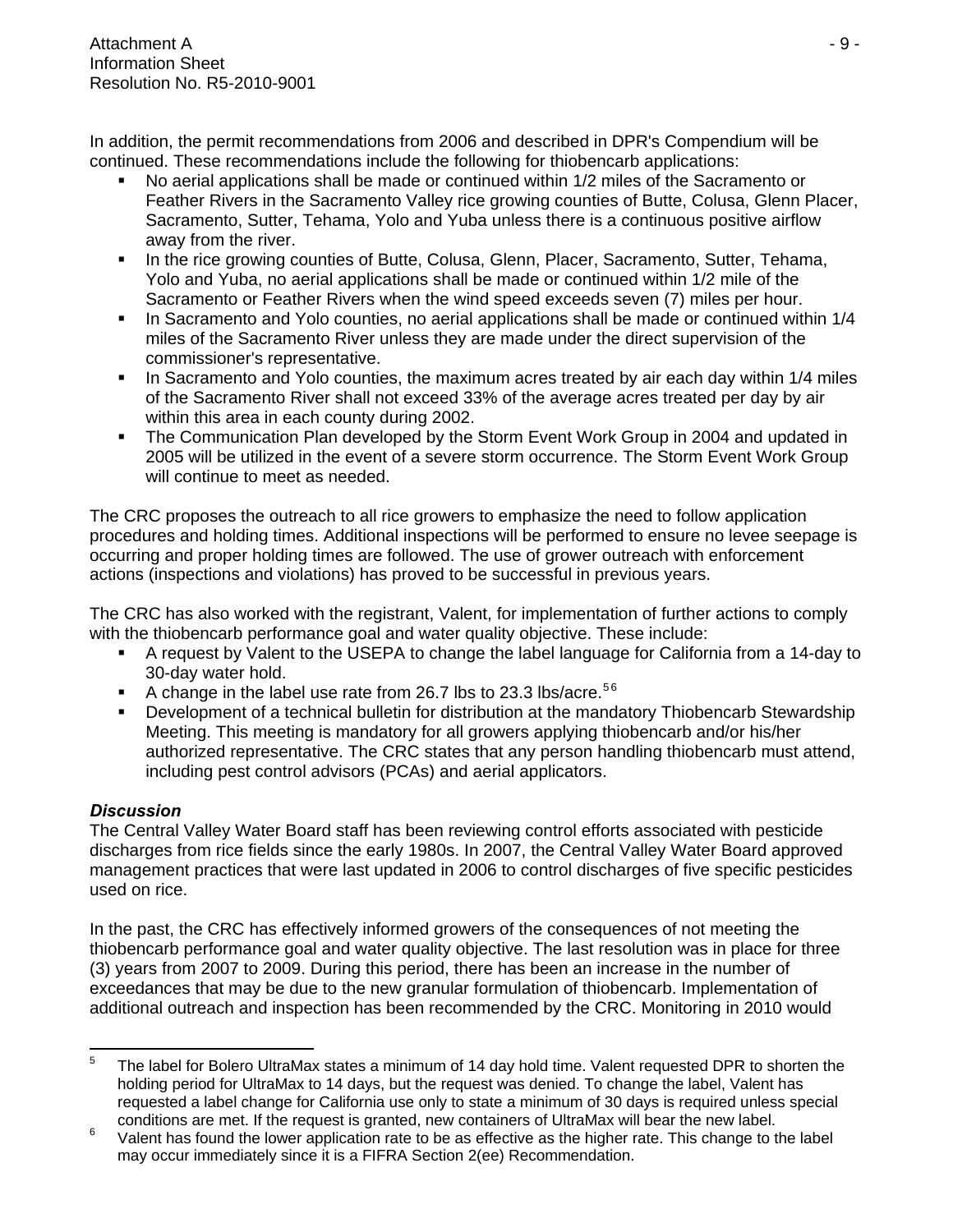confirm if these management practices are effective.

#### *Recommendation*

The Executive Officer may decide one of several alternative actions: no action, which would retain a conditional prohibition of discharges containing the five rice pesticides; approval of a program with the same conditions as in the previous resolution; or approval subject to the new or additional conditions, either recommended by the CRC or at the discretion of the Executive Officer.

Based on the long history of the CRC's efforts to comply with the thiobencarb performance goal and water quality objective, staff recommends approval of the program with the conditions as proposed by the CRC. Water quality monitoring will continue and an annual report will be required as stated in the Resolution. The Central Valley Water Board will hold a meeting with the CRC, DPR, and interested parties, including the public water utilities, by October of each year to review and discuss the thiobencarb monitoring results for the season. If the thiobencarb monitoring results raise any concerns, the Central Valley Water Board will hold a follow-up meeting with the interested parties to discuss the effectiveness of RPP practices and any proposed changes in the RPP management practices. Should thiobencarb concentrations increase or thiobencarb objectives be exceeded, the Central Valley Water Board will work with DPR, CRC, and the product registrant to determine whether changes in product formulation could reduce thiobencarb discharges.

Any change in management practices requires Executive Officer approval. The changes in management practices will be written into a new or revised resolution and sent to all interested parties for comments, providing a minimum two week review period. Central Valley Water Board staff will consider all stakeholder comments when drafting a new or revised RPP resolution. A revised or new RPP Resolution will require approval by the Executive Officer or the interested parties may request that the resolution be considered by the Board.

If the implemented management practices prove to be effective, it is recommended that the conditions of this RPP remain in place. If the performance goal or water quality objective are not met or increasing thiobencarb concentrations are observed in waters designated for municipal or domestic water supply, the CRC is required to submit to the Executive Officer the actions it proposes to take to meet the performance goal and/or water quality objective.

The Executive Officer may require revision of the Rice Pesticides Program at any time to include, additional management practices to address noncompliance with the performance goal or water quality objective or modification of implemented management practices. The Executive Officer may rescind approval if compliance with the performance goal or water quality objective is not met. Any interested party may request that the board rescind or modify the resolution.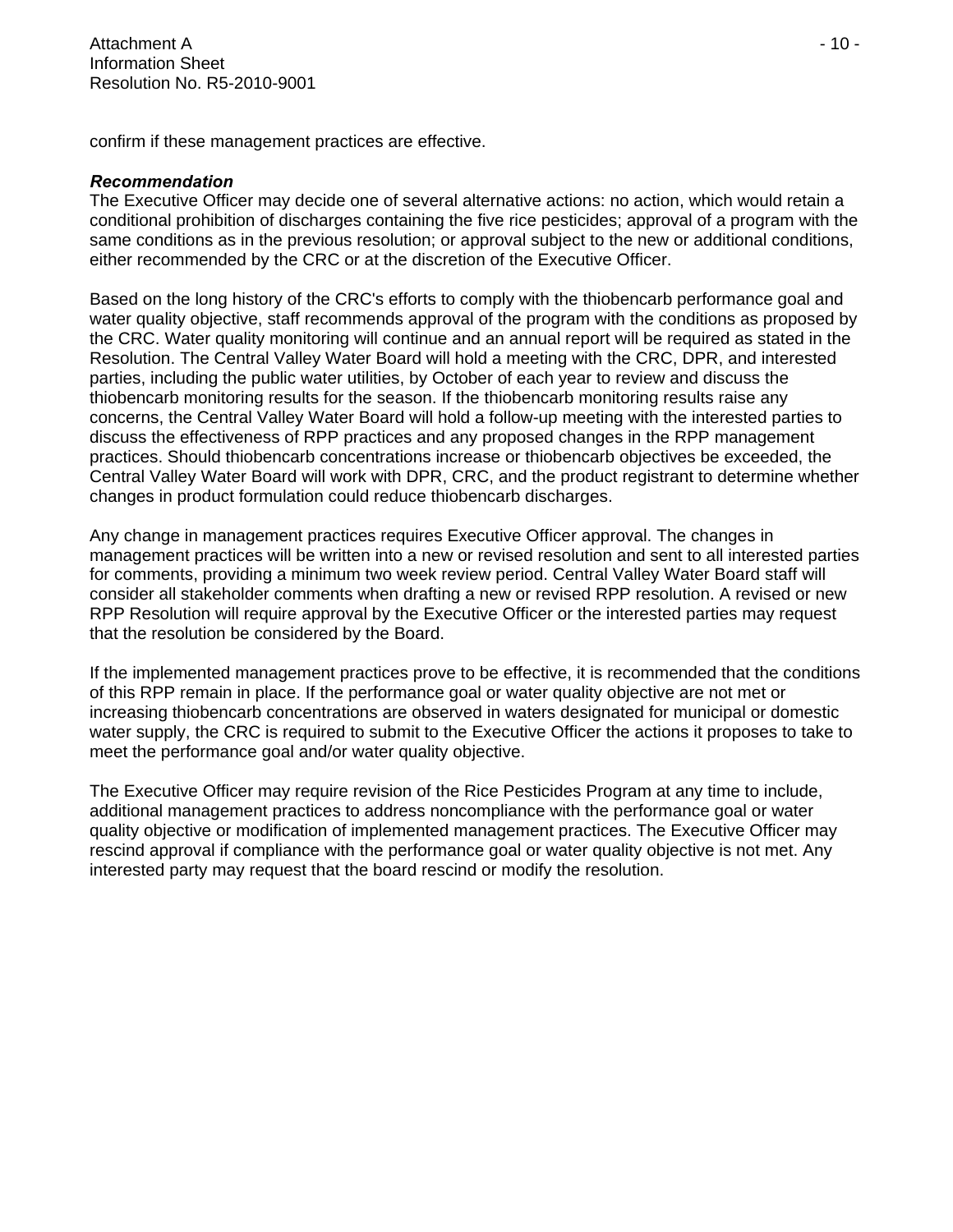

# **C A L I F O R N I A R I C E C O M M I S S I O N M E M O R A N D U M**

| DATE:        | OCTOBER 19, 2009; LAST UPDATE JANUARY 12, 2010                                                       |
|--------------|------------------------------------------------------------------------------------------------------|
| To:          | CENTRAL VALLEY REGIONAL WATER QUALITY CONTROL BOARD                                                  |
| <b>FROM:</b> | <b>CALIFORNIA RICE COMMISSION</b>                                                                    |
| RE:          | RICE PESTICIDES PROGRAM - 2009 CONSENSUS RECOMMENDATIONS FOR<br>PREPARATION OF THE 2010-2012 PROGRAM |

For 2003, 2004, 2005 and 2006 staff from the CVRWQCB and DPR collaborated with the CRC to develop program recommendations for thiobencarb use. The recommendations, adopted as conditions of approval in CVRWQCB Resolutions Nos. R5-2006-0026, and R5- 2007-0018, are the basis for current revisions. Please find modifications in track change for 2009. Final 2010 recommendation will develop once we reach consensus.

The following lists the final recommendations from Resolution No. R5-2007-0018.

"1) The Regional Board approves the management practices for the 2007-2009 Rice Pesticides Program, subject to the following conditions, as discussed in the December 2006 CRC Report:

a) Continuation of the management practices incorporated into the 200*6* use permits**\***, as recommended by DPR to the CACs in 2006, with modifications for 2007- 2009 as discussed below.

b) A permit should not be issued unless the permit applicant, or his/her authorized representative, has attended a Thiobencarb Stewardship Meeting sponsored by the California Rice Commission.

c) Monitoring of thiobencarb will continue to include four monitoring sites (CBD5, CBD1, BS1 and SSB), as in 2006 monitoring, at all sites to focus on the period of heaviest pesticide use. If a sever storm occurs, the CRC will monitor storm-related releases from a reclamation district with a previously closed system.

d) The CRC will increase the continual funding of additional county surveillance at non-traditional hours at the double the level as 200*6*.\*\*

e) If the water quality objective for thiobencarb is not met, the CRC, after consultation with DPR, will return before the Board with actions to be implemented to achieve the water quality objective for the following rice season."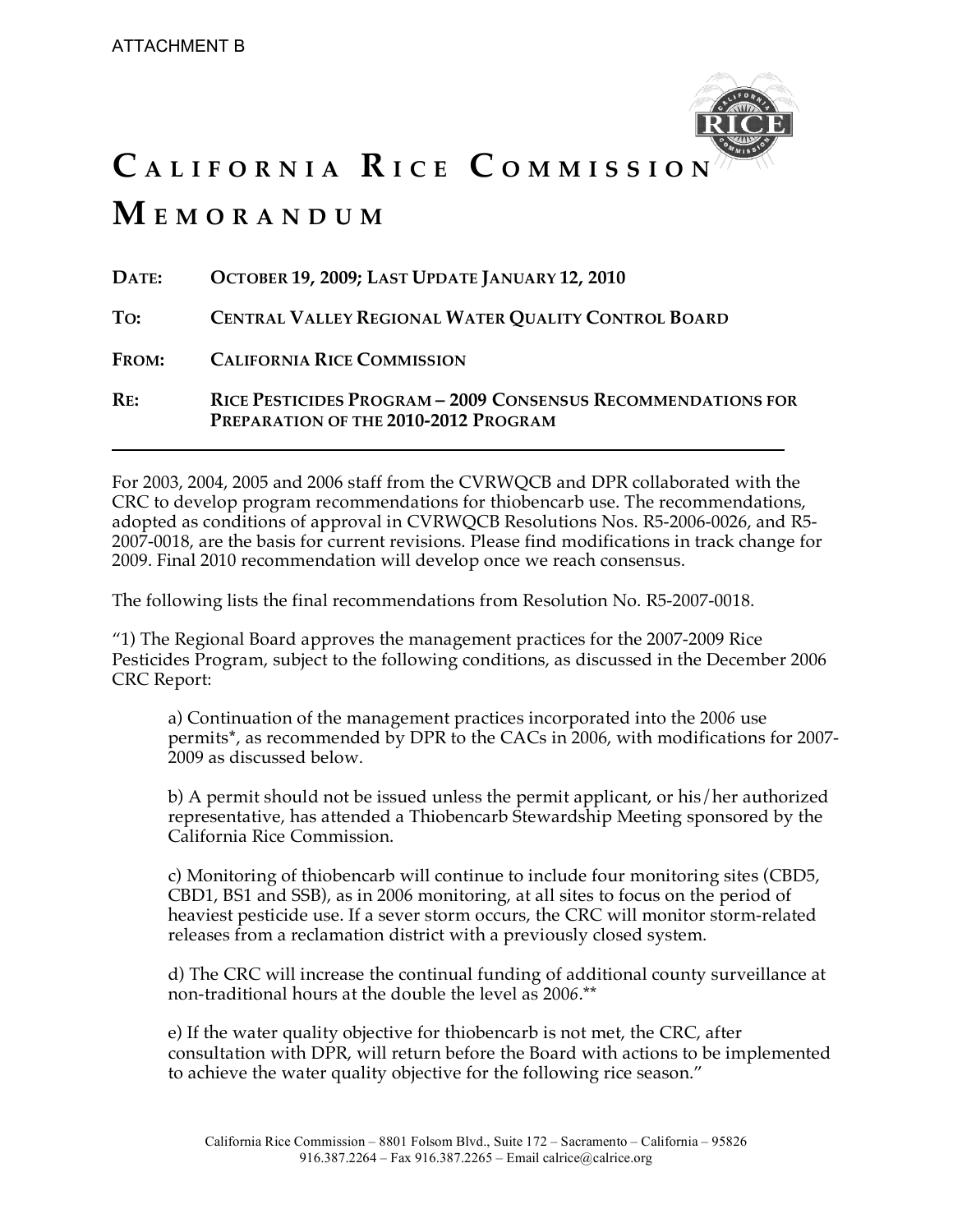f) The CRC will provide additional outreach to companies selling and distributing thiobencarb, the staff of these companies and the applicators.\*\*\*

2) Board approval will not be considered final until DPR submits documentation of transmittal of conditions to the CACs in a form essentially the same as that approved by the Board. The Executive Officer may ask that the Program be brought back to the Board for approval if the conditions are not accurately relayed; and

3) The Regional Board encourages DPR to provide pesticide use and enforcement data to the CRC by 1 December of each year to allow the CRC opportunity to submit their annual report by 1 January; and

4) The CRC is requested to provide a written annual summary of the results of the Rice Pesticides Program by 1 January of each year."

Signed by the Executive Officer of the Regional Board.

#### **\*The referenced permit recommendations from 2006: (DPR reviewed and responded with no changes)**

1) No aerial applications shall be made or continued within 1/2 mile of the Sacramento or Feather rivers in the Sacramento Valley rice growing counties of Butte, Colusa, Glenn, Placer, Sacramento, Sutter, Tehama, Yolo and Yuba unless there is a continuous positive airflow away from the river.

2) In the Sacramento Valley rice growing counties of Butte, Colusa, Glenn, Placer, Sacramento, Sutter, Tehama, Yolo and Yuba, no aerial application shall be made or continued within 1/2 mile of the Sacramento or Feather Rivers when the wind speed exceeds seven (7) miles per hour.

3) In Sacramento and Yolo counties, no aerial applications shall be made or continued within 1/4 mile of the Sacramento River unless they are made under the direct supervision of the commissioner's representative.

4) In Sacramento and Yolo counties, the maximum acres treated by air each day within 1/4 mile of the Sacramento River shall not exceed 33% of the average acres treated per day by air within this area in each county during 2002.

5) The Communication Plan developed by the Storm Event Work Group in 2004 and updated in 2005 will be utilized in the event of a severe storm occurrence. The Storm Event Work Group will continue to meet as needed.

#### **\*\*Defining double the level of surveillance inspections:**

d) The CRC will increase the continual funding of additional county surveillance at non-traditional hours at the double the level as 200*6*.\*\*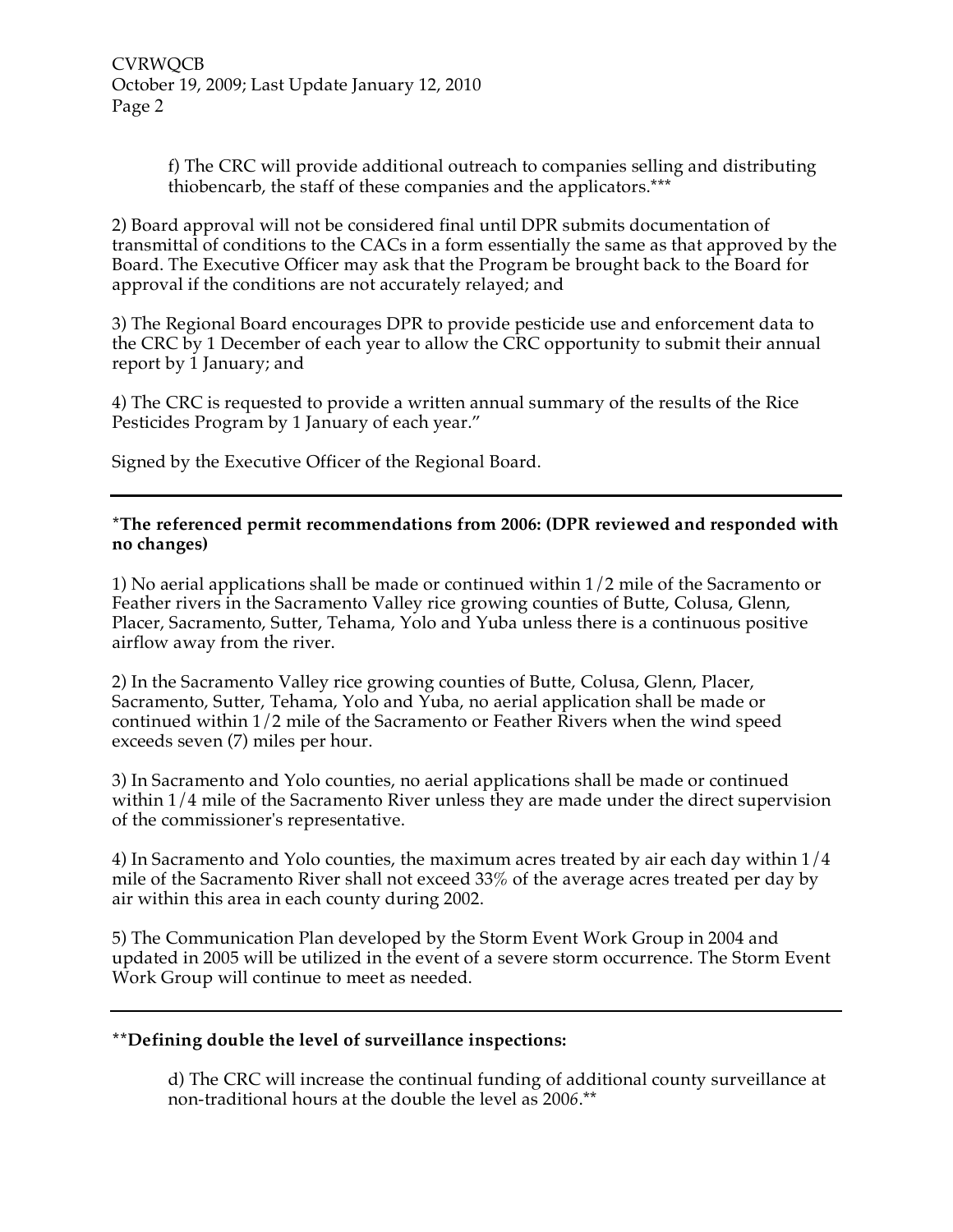CVRWQCB October 19, 2009; Last Update January 12, 2010 Page 3

The CRC enters into contract with Butte, Colusa and Glenn Counties for inspections (weekends, off-hours and holidays) to provide increased surveillance to enforce the restricted materials permit conditions for water hold periods, application methods, seepage inspections and emergency release inquiries in order to enhance surface water protection. In the information the CRC obtains from the counties, the contracts account for approximately 390 to 400 in surveillance inspections provided by the three counties in 2009.

Valent offered to meet the CRC in dollar payment of the contract agreement. As a result, the CRC will offer a contract agreement to counties not currently receiving payment: Placer, Sacramento, Sutter, Tehama, Yolo and Yuba. The intent of offering a contract to all rice counties in the Sacramento River Basin is to double the level of surveillance inspections. The CRC intends to realize an increase of surveillance inspections by approximately 1.5 times the current level.

**\_\_\_\_\_\_\_\_\_\_\_\_\_\_\_\_\_\_\_\_\_\_\_\_\_\_\_\_\_\_\_\_\_\_\_\_\_\_\_\_\_\_\_\_\_\_\_\_\_\_\_\_\_\_\_\_\_\_\_\_\_\_\_\_\_\_\_\_\_\_\_\_\_\_\_\_\_\_\_\_\_**

#### **\*\*\*What is meant by additional outreach to companies selling and distributing thiobencarb, the staff of these companies and applicators:**

f) The CRC will provide additional outreach to companies selling and distributing thiobencarb, the staff of these companies and the applicators.\*\*\*

Item f) is a new recommendation for feedback and consensus. The CRC welcomes suggestion on item f), but cautions about adding too many specifics to the resolution. The following provides some explanation.

Note: In CA, a PCA license is required to sell restricted materials, and provide both written and verbal recommendations. Some PCAs are self-employed, independent contractors, while most opt for company employment. All dealers and distributors selling thiobencarb employ PCAs for pesticide sales, which include the regulatory requirement of providing recommendations for restricted materials.

Every spring and fall the CRC presents at CAPCA meetings in Woodland, Sutter Buttes and NorCal. The CRC presents at the CAAA annual rice meeting in addition to the mandatory thiobencarb meeting held in four locations. On an annual basis, the CRC speaks to almost every PCA and applicator handling thiobencarb in the rice counties of the Sacramento River Basin.

In an effort to increase the current level of outreach, the CRC intends to meet directly with the thiobencarb dealers and distributors that employ PCAs selling and recommending thiobencarb. The CRC intends to contact approximately ten dealers and distributors in the Sacramento River Basin to determine which companies sell thiobencarb, and whether they have an interest in meeting. The intent of this outreach is to start a two-way dialog on the significance of the Rice Pesticides Program and identify potential areas for improvement.

Note: Between the CRC and CVRWQCB, meeting attendees are extremely reluctant to speak-up in a format similar to the thiobencarb stewardship meetings. We find folks to be more candid in a smaller, casual setting.